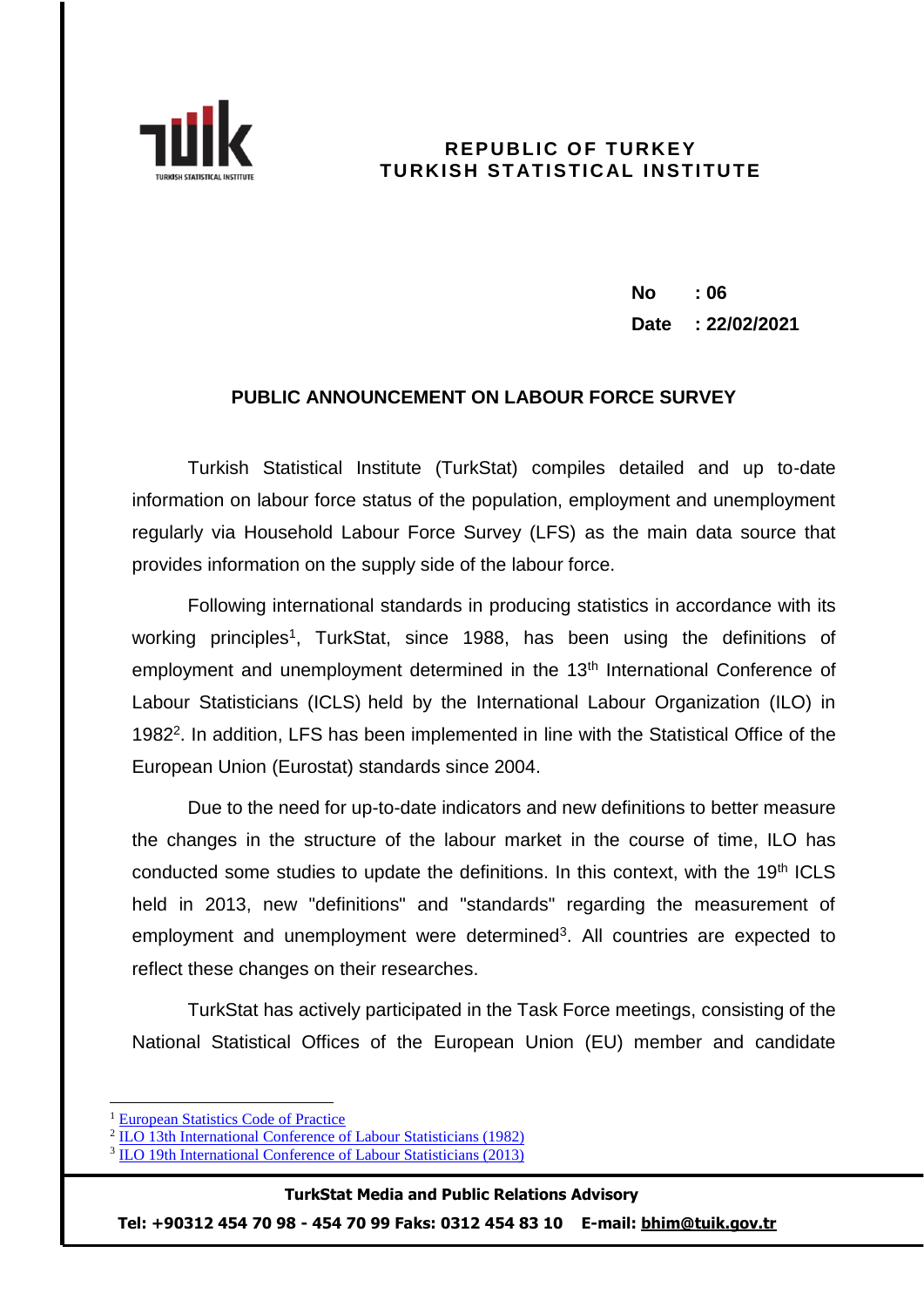countries, established by Eurostat in order to reflect the new standards to the labour force survey. As a result of these studies, Integrated European Social Statistics Regulation<sup>4</sup> No. 2019/1700 was established to ensure the harmonization of LFS implementation in EU countries. With the regulation that entered into force as of January 2021, all EU countries have to start producing statistics in line with the 19<sup>th</sup> ICLS definitions and standards in 2021.

In accordance with the standards laid down in the Integrated European Social Statistics Regulation in the LFS, TurkStat, simultaneously with the EU countries, will start using the definitions determined by the  $19<sup>th</sup>$  ICLS Resolutions with the press release, whose reference month is January 2021.

In this framework, a revision will be made in "Labour Force Statistics" basically for the following reasons.

I - Updated definitions will be adopted in consequence of a series of developments arisen in recent years such as.

-Some changes in types of work and in labour market,

-Evolving policy needs,

-Insufficiency of the unemployment rate by itself in measuring the labour underutilization.

II - Independent monthly estimates will be published instead of producing monthly labour statistics based on the quarterly moving average results. In this way, more timely and independent monthly indicators will be produced. Summary basic labour force indicators will be published in the monthly press release, and the current shared detailed statistics will be published in the quarterly and annual press releases. LFS results will be shared with the public by calculating comparable series according to the new definitions.

It was previously announced to the public in the National Data Release Calendar<sup>5</sup> that the first press release regarding the monthly estimates, the reference period of which is January 2021, would be published on March 10, 2021. Due to persistence of the pandemic conditions and the need for additional time to calculate

-

#### **TurkStat Media and Public Relations Advisory**

**Tel: +90312 454 70 98 - 454 70 99 Faks: 0312 454 83 10 E-mail: [bhim@tuik.gov.tr](mailto:bhim@tuik.gov.tr)**

<sup>4</sup> [The Integrated European Social Statistics](https://eur-lex.europa.eu/legal-content/EN/TXT/?uri=uriserv:OJ.LI.2019.261.01.0001.01.ENG) Regulation (October 14, 2019)

<sup>5</sup> [The National Data Release Calendar](https://www.tuik.gov.tr/Kurumsal/Veri_Takvimi)